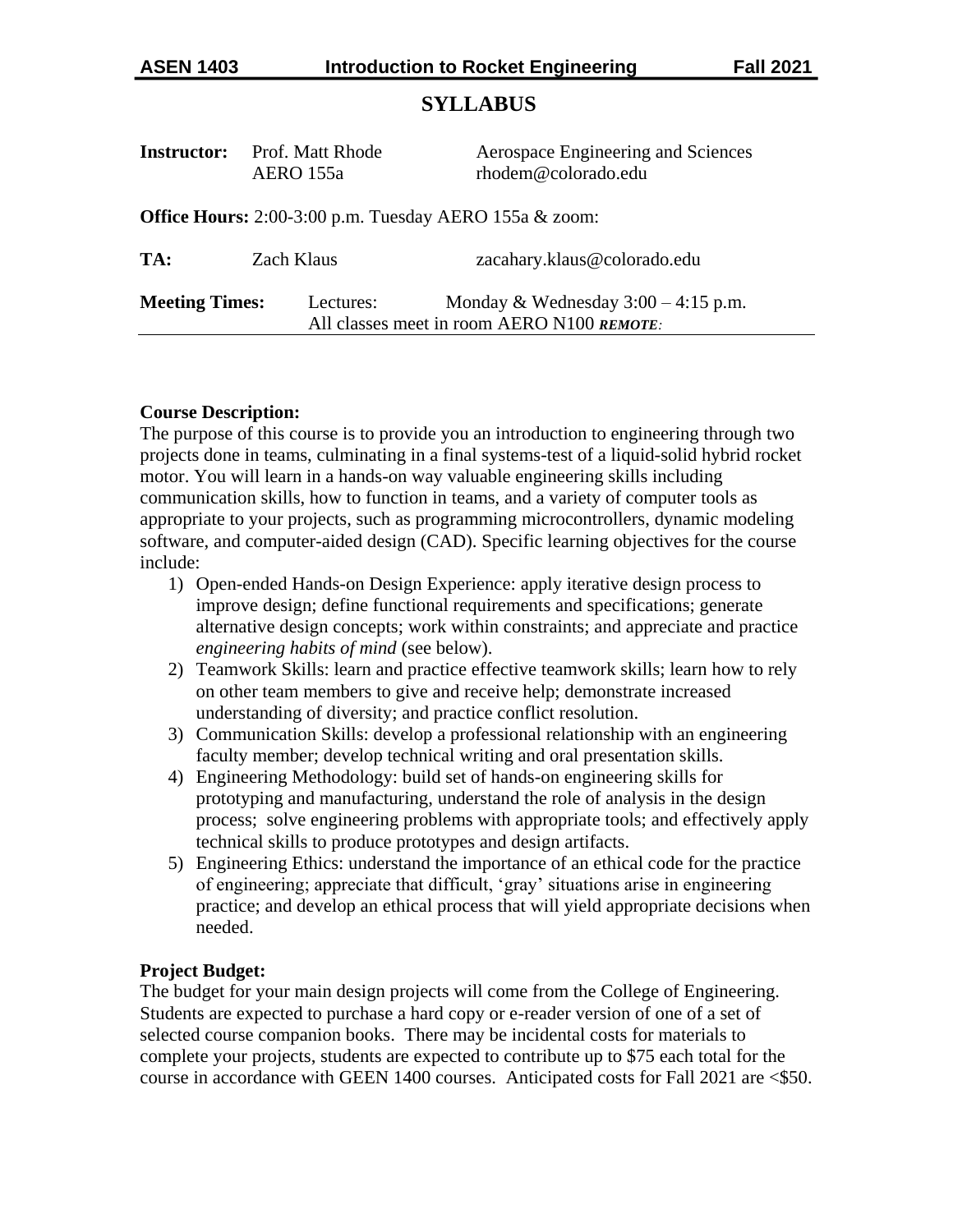### **Grading:**

The course grade will be based on a combination of group work and individual accomplishment:

**ASEN 1403 grades are based on a 100-point scale (1 point = 1% of total grade) and there is no curve. 50% of the points are based on individual contributions and 50% are based on team contributions. Grades are available on CANVAS. Your grade is earned not deserved. Points are divided as follows:** 

| <b>Individual Points/Grade Percentage</b> |                                                             |  | <b>Team Points/Grade Percentage</b> |                                  |  |  |
|-------------------------------------------|-------------------------------------------------------------|--|-------------------------------------|----------------------------------|--|--|
| 05%                                       | 1 Minute Reports (23) & Class Survey                        |  | 10%                                 | <b>Mid-Term Report</b>           |  |  |
| 25%                                       | Homework 1-3, 5-6, 8, 10-12, 15-16, 20                      |  | 23%                                 | Homework 4,7,9,13-14, 17-19      |  |  |
| 05%                                       | Spatial Visualization Test (Must pass to get 5%)            |  | 10%                                 | <b>Team Presentation</b>         |  |  |
| 05%                                       | <b>Final Exam</b>                                           |  | 02%                                 | <b>Design Expo Participation</b> |  |  |
| 10%                                       | <b>Individual Contributions &amp; Participation on Team</b> |  | 05%                                 | <b>Team Video</b>                |  |  |
| 50%                                       | <b>Subtotal (You)</b>                                       |  | 50%                                 | <b>Subtotal (Team)</b>           |  |  |
| $50\% + 50\% = 100\%$                     |                                                             |  |                                     |                                  |  |  |

Letter Grading Scheme:

The final letter grade for the course will be calculated at the end of the semester using the following scheme:

| Letter         | <b>Percent Grade</b> |
|----------------|----------------------|
| A              | 93.00-100.00         |
| $A-$           | 90.00-92.99          |
| $B+$           | 87.00-89.99          |
| B              | 83.00-86.99          |
| $B-$           | 80.00-82.99          |
| $C+$           | 77.00-79.99          |
| $\mathbf C$    | 73.00-76.99          |
| $\overline{C}$ | 70.00-72.99          |
| $D+$           | 67.00-69.00          |
| D              | 63.00-66.99          |
| $\mathbf{F}$   | <b>Below 63.00</b>   |

Late Work: Late homework will be accepted for a deduction of  $\frac{1}{2}$  letter grade. This does not apply to timed assignments such as 1-minute reports.

**Spatial Visualization:** Successful completion of a standardized spatial visualization test (PSVR) is required. Students who do not pass the pretest will be encouraged to participate in spatial visualization skill-building workshops before attempting the test again. Faculty and TA support will be available to improve spatial visualization skills. Students may take the test multiple times until a passing score is achieved. Successful completion of the test earns a student full points for 5% of the final course grade. Students who do not successfully complete the test receive zero points for 5% of the course grade.

**Final Exam**: The final exam will be held remotely on December  $13<sup>th</sup>$ , 2020, from  $1:30$  – 4:00 p.m. It will consist of one comprehensive problem that ties together everything you have learned in the course. It will be open note, book, internet, and will be held as a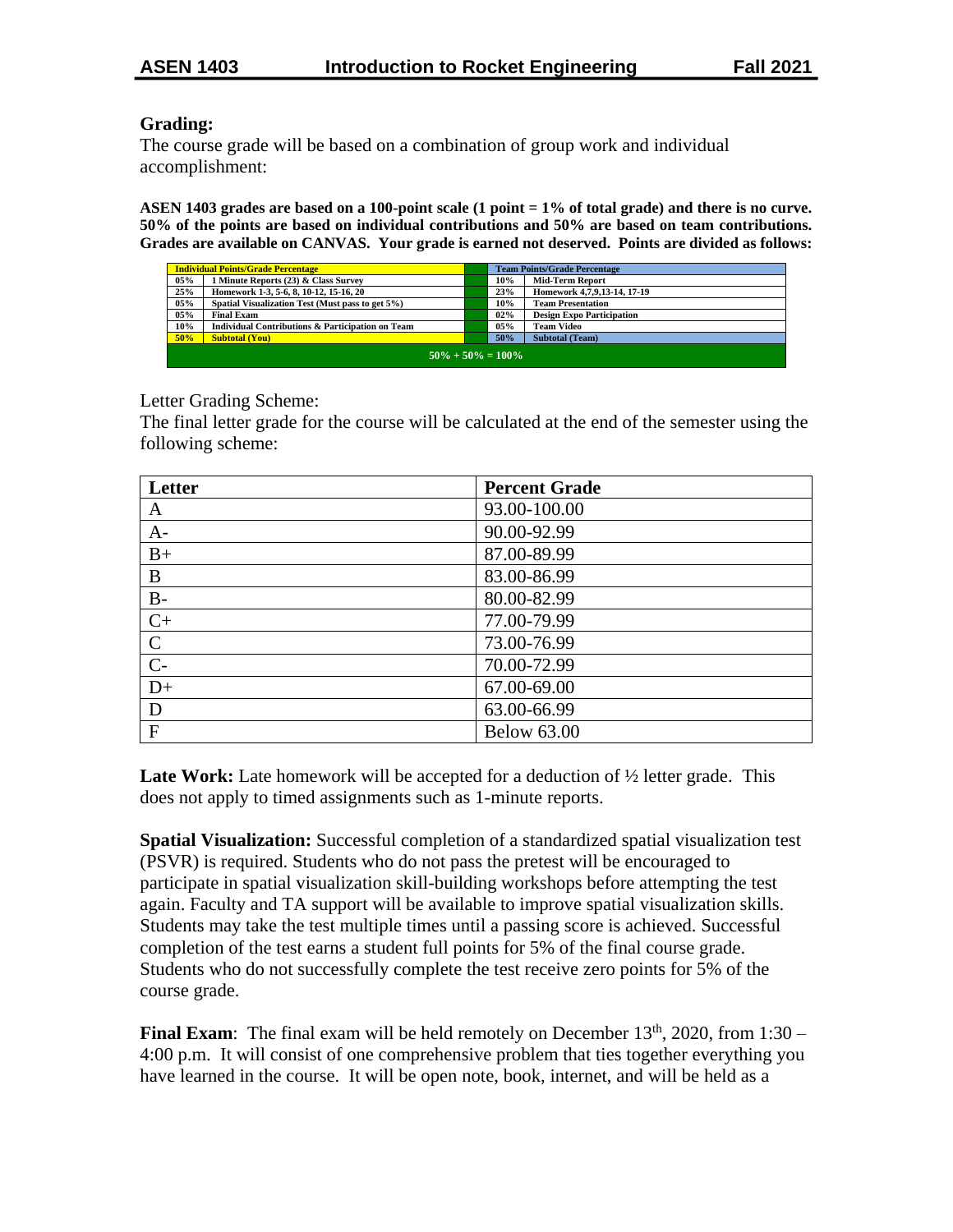Canvas quiz with an uploadable document (your solutions). You are expected to complete this assignment without the help of others. NO COLLABORATION.

# **Miscellaneous:**

- There is no **textbook** for this course, but outside reading of selected titles is required as a homework. You may purchase hard copies, utilize a library, or e-reader options. The three titles this semester are:
	-
	- From the Earth to the Moon Jules Verne
	- Seven Eves Neal Stephenson

Rocket Boys Homer H. Hickam Jr.

- In addition, each student will be **expected to pay up to a total of \$75 towards supplies and expenses** for the projects, inclusive of the fiction/biography book. Almost all costs are covered by the College of Engineering and the Ann & H.J. Smead Aerospace Engineering Sciences Department.
- Each team will be provided multiple **kits** containing electronics and sensors needed for the two major projects. Students may keep their "shields", but reusable items such as sensors, microcontrollers, cameras, and tools need to be returned on the final lecture. If hardware is not returned, the student will receive a "0%" for their "individual contributions" grade, representing 15% of their grade.
- $\blacksquare$  The First Year Projects spaces serve ASEN 1403 & senior and graduate projects spaces. They are excellent facilities and you are expected to maintain them in excellent condition. This means it is YOUR responsibility to ensure that the classroom and your work area in particular are **cleaner** than when you arrived. It does not matter whether you made the mess, you should clean it up and take pride in your workspace. A full class schedule is posted on the classroom doors. If a group is found interrupting other classes, their grade will be adversely affected. The two main projects spaces will be the classroom: CO-PILOT N100 (computer software & clean integration activities), and the  $2<sup>nd</sup>$ -floor projects space N200 (dirty manufacturing, gluing, etc.). N200 will contain the ASEN 1403 "Store", which contains a locked cabinet with useful tools & community materials like soldering irons, wires, tape, glue, etc. Students MUST lock all materials up when finished, and keep the area clean.
- Painting and other messy activities should be done in the 'Wood and Composites Shop', AERO 152. A tour is necessary to obtain access.

A **Design Expo** will be held on *Saturday, December TBD*, 2020, allowing you an opportunity to showcase your functioning prototype to the public. External judges will evaluate each project and provide written feedback. **Your attendance at this event is**  *mandatory***.**

Several other **workshops** throughout the semester will introduce you to some of the hands-on skills you will need to work on your projects, such as CAD, basic electrical circuits and safety and use of tools. Out of class skill-building workshops will also be required.

Some resources that may be helpful in your projects: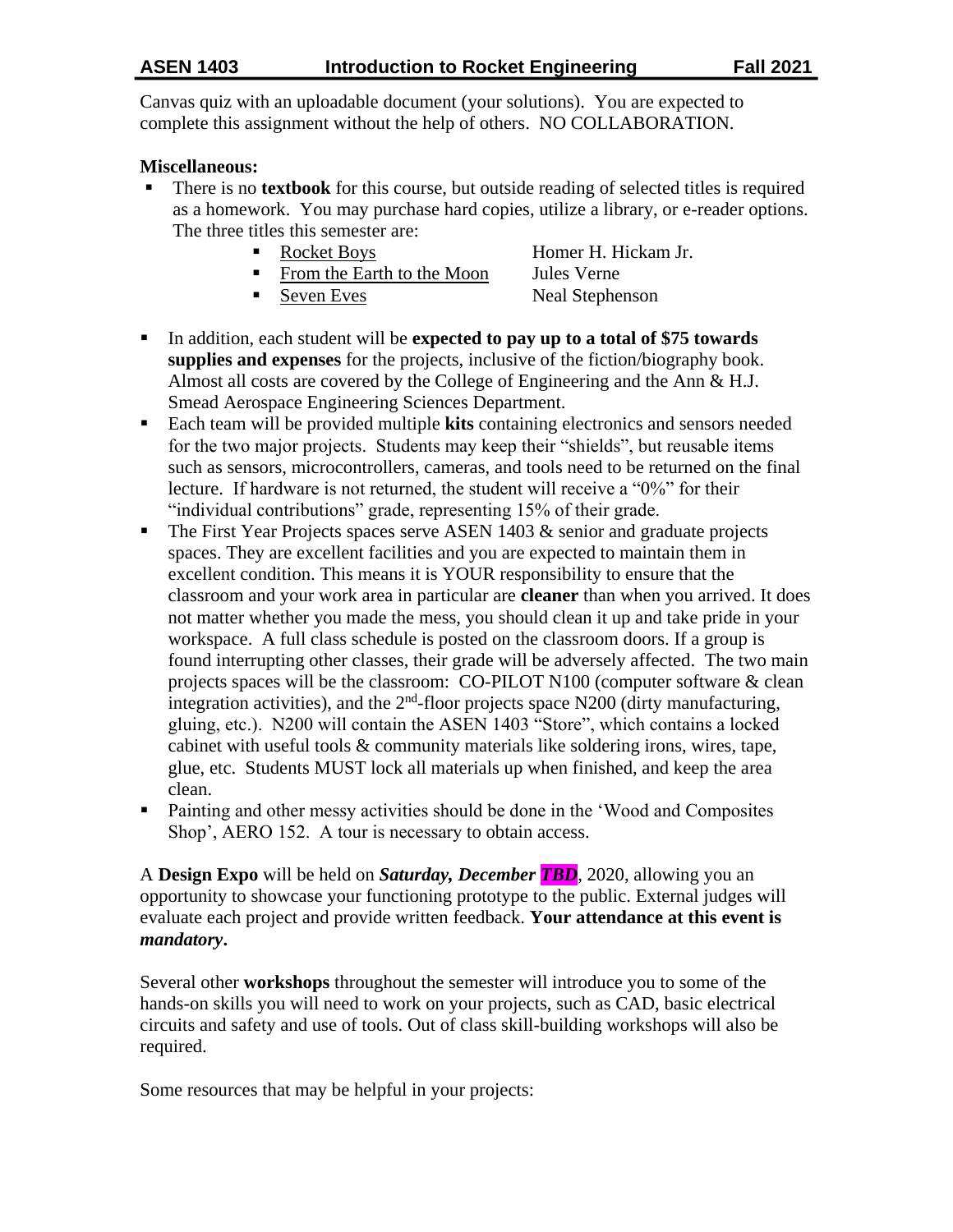| What                                                                                                                                                                                                                     | Who                                                          | Where                                                                                                                       |
|--------------------------------------------------------------------------------------------------------------------------------------------------------------------------------------------------------------------------|--------------------------------------------------------------|-----------------------------------------------------------------------------------------------------------------------------|
| <b>PILOT</b><br>First stop for finding things<br>3D printers/ laser cutters, test<br>equipment, lockers, hand tools                                                                                                      | KatieRae<br>Williamson, &<br>Engineering<br><b>Students</b>  | AERO 141E<br>Katierae.williamson@colorado.edu                                                                               |
| Machine Shop & Wood &<br><b>Composites Shop</b><br>General machine tools<br>Metal, plastic and wood. Saws,<br>drills, mills, lathes. Hand tools.                                                                         | <b>Matt Rhode</b><br>and Nate<br>Coyle                       | <b>AERO 155</b><br>303.492.7556<br>rhodem@colorado.edu<br>nathan.coyle@colorado.edu                                         |
| <b>Electronics Center</b><br>Simulate, build and test<br>electronic circuits and printed<br>circuit boards<br><b>Arduino, Microcontrollers</b><br>and Data Acquisition<br>Programming and collecting<br>measurement data | Trudy<br>Schwartz &<br>Robert<br>Hodgkinson<br>Joshua Mellin | <b>AERO</b> 150<br>trudy.schwartz@colorado.edu<br>robert.hodgkinson@colorado.edu<br>AERO 141E<br>Joshua.Mellin@colorado.edu |
|                                                                                                                                                                                                                          |                                                              |                                                                                                                             |

## **Writing Resources**

Written communication is an important skill for all engineers, and will be emphasized in this course in various ways, including individual writing assignments and a team report. There are resources available to help you with your writing skills:

 The Writing Center, located in Norlin Library, offers free assistance: <https://www.colorado.edu/libraries/services/writing-center>

## **Classroom Behavior**

Both students and faculty are responsible for maintaining an appropriate learning environment in all instructional settings, whether in person, remote or online. Those who fail to adhere to such behavioral standards may be subject to discipline. Professional courtesy and sensitivity are especially important with respect to individuals and topics dealing with race, color, national origin, sex, pregnancy, age, disability, creed, religion, sexual orientation, gender identity, gender expression, veteran status, political affiliation or political philosophy. For more information, see the policies on [classroom behavior](http://www.colorado.edu/policies/student-classroom-and-course-related-behavior) and the [Student Code of Conduct.](https://www.colorado.edu/sccr/sites/default/files/attached-files/2019-2020_student_code_of_conduct_0.pdf)

#### **Requirements for COVID-19**

As a matter of public health and safety due to the pandemic, all members of the CU Boulder community and all visitors to campus must follow university, department and building requirements, and public health orders in place to reduce the risk of spreading infectious disease. Required safety measures at CU Boulder relevant to the classroom setting include:

- maintain 6-foot distancing when possible,
- wear a face covering in public indoor spaces and outdoors while on campus consistent with state and county health orders,
- clean local work area.
- practice hand hygiene,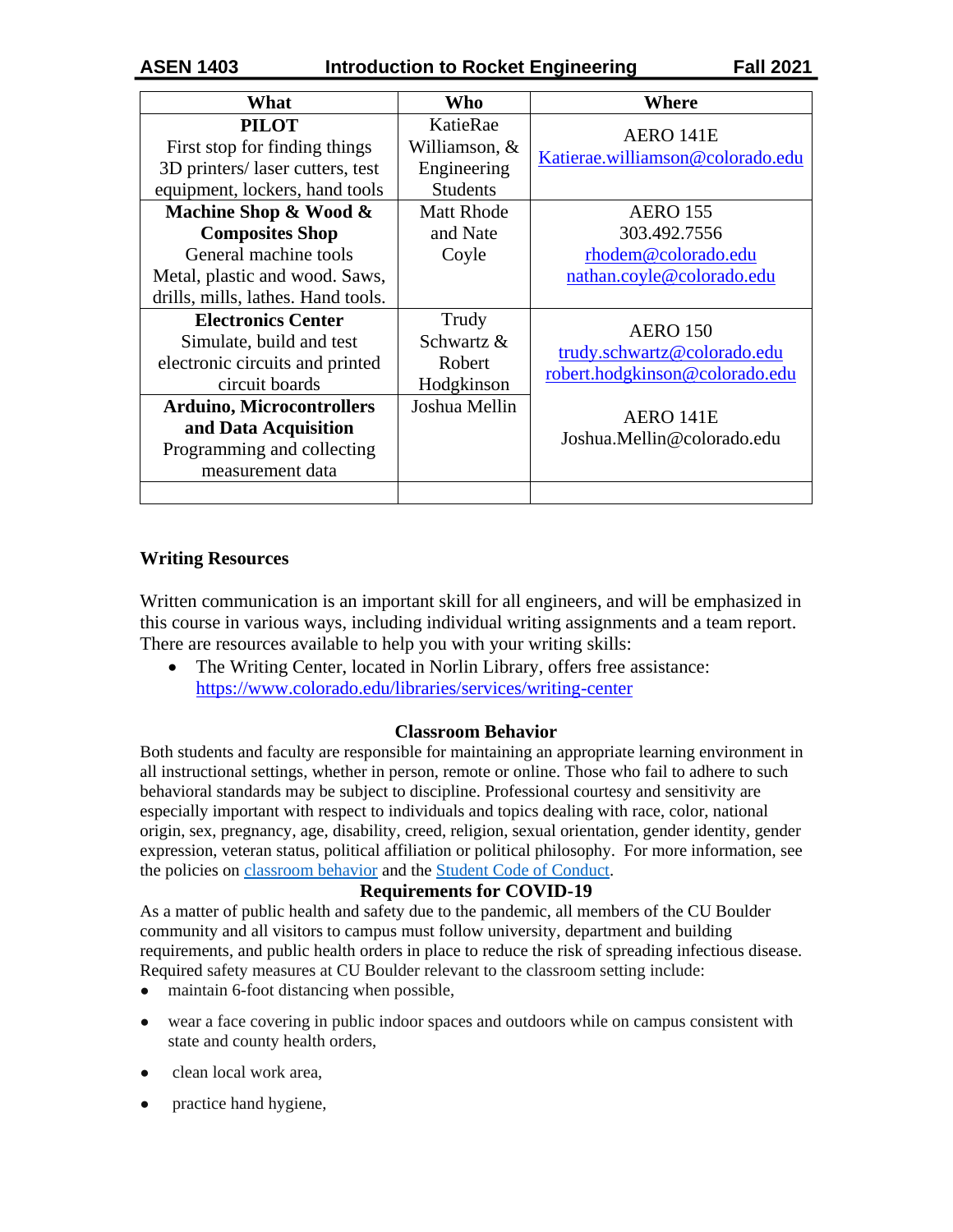- follow public health orders, and
- if sick and you live off campus, do not come onto campus (unless instructed by a CU Healthcare professional), or if you live on-campus, please alert [CU Boulder Medical](https://www.colorado.edu/healthcenter/coronavirus-updates/symptoms-and-what-do-if-you-feel-sick)  [Services.](https://www.colorado.edu/healthcenter/coronavirus-updates/symptoms-and-what-do-if-you-feel-sick)

Students who fail to adhere to these requirements will be asked to leave class, and students who do not leave class when asked or who refuse to comply with these requirements will be referred to [Student Conduct and Conflict Resolution.](https://www.colorado.edu/sccr/) For more information, see the policies on [COVID-](https://www.colorado.edu/policies/covid-19-health-and-safety-policy)[19 Health and Safety](https://www.colorado.edu/policies/covid-19-health-and-safety-policy) and [classroom behavior](http://www.colorado.edu/policies/student-classroom-and-course-related-behavior) and the [Student Code of Conduct.](http://www.colorado.edu/osccr/) If you require accommodation because a disability prevents you from fulfilling these safety measures, please see the "Accommodation for Disabilities" statement on this syllabus. Before returning to campus, all students must complete the [COVID-19 Student Health and](https://www.colorado.edu/protect-our-herd/how#anchor1) 

[Expectations Course.](https://www.colorado.edu/protect-our-herd/how#anchor1) Before coming on to campus each day, all students are required to complete a [Daily Health Form.](https://www.colorado.edu/protect-our-herd/daily-health-form)

Students who have tested positive for COVID-19, have symptoms of COVID-19, or have had close contact with someone who has tested positive for or had symptoms of COVID-19 must stay home and complete the [Health Questionnaire and Illness Reporting Form](https://www.colorado.edu/protect-our-herd/daily-health-form) remotely. In this class, if you are sick or quarantined**,** *please continue the course online only, through zoom. You will not be penalized.*

### **Accommodation for Disabilities**

If you qualify for accommodations because of a disability, please submit your accommodation letter from Disability Services to your faculty member in a timely manner so that your needs can be addressed. Disability Services determines accommodations based on documented disabilities in the academic environment. Information on requesting accommodations is located on the [Disability Services website.](https://www.colorado.edu/disabilityservices/) Contact Disability Services at 303-492-8671 or [dsinfo@colorado.edu](mailto:dsinfo@colorado.edu) for further assistance. If you have a temporary medical condition, see [Temporary Medical](http://www.colorado.edu/disabilityservices/students/temporary-medical-conditions)  [Conditions](http://www.colorado.edu/disabilityservices/students/temporary-medical-conditions) on the Disability Services website.

#### **Preferred Student Names and Pronouns**

CU Boulder recognizes that students' legal information doesn't always align with how they identify. Students may update their preferred names and pronouns via the student portal; those preferred names and pronouns are listed on instructors' class rosters. In the absence of such updates, the name that appears on the class roster is the student's legal name.

#### **Honor Code**

All students enrolled in a University of Colorado Boulder course are responsible for knowing and adhering to the Honor Code. Violations of the policy may include: plagiarism, cheating, fabrication, lying, bribery, threat, unauthorized access to academic materials, clicker fraud, submitting the same or similar work in more than one course without permission from all course instructors involved, and aiding academic dishonesty. All incidents of academic misconduct will be reported to the Honor Code ([honor@colorado.edu\)](mailto:honor@colorado.edu); 303-492-5550). Students found responsible for violating the academic integrity policy will be subject to nonacademic sanctions from the Honor Code as well as academic sanctions from the faculty member. Additional information regarding the Honor Code academic integrity policy can be found at the [Honor Code](https://www.colorado.edu/osccr/honor-code)  [Office website](https://www.colorado.edu/osccr/honor-code).

**Sexual Misconduct, Discrimination, Harassment and/or Related Retaliation**

The University of Colorado Boulder (CU Boulder) is committed to fostering an inclusive and welcoming learning, working, and living environment. CU Boulder will not tolerate acts of sexual misconduct (harassment, exploitation, and assault), intimate partner violence (dating or domestic violence), stalking, or protected-class discrimination or harassment by members of our community. Individuals who believe they have been subject to misconduct or retaliatory actions